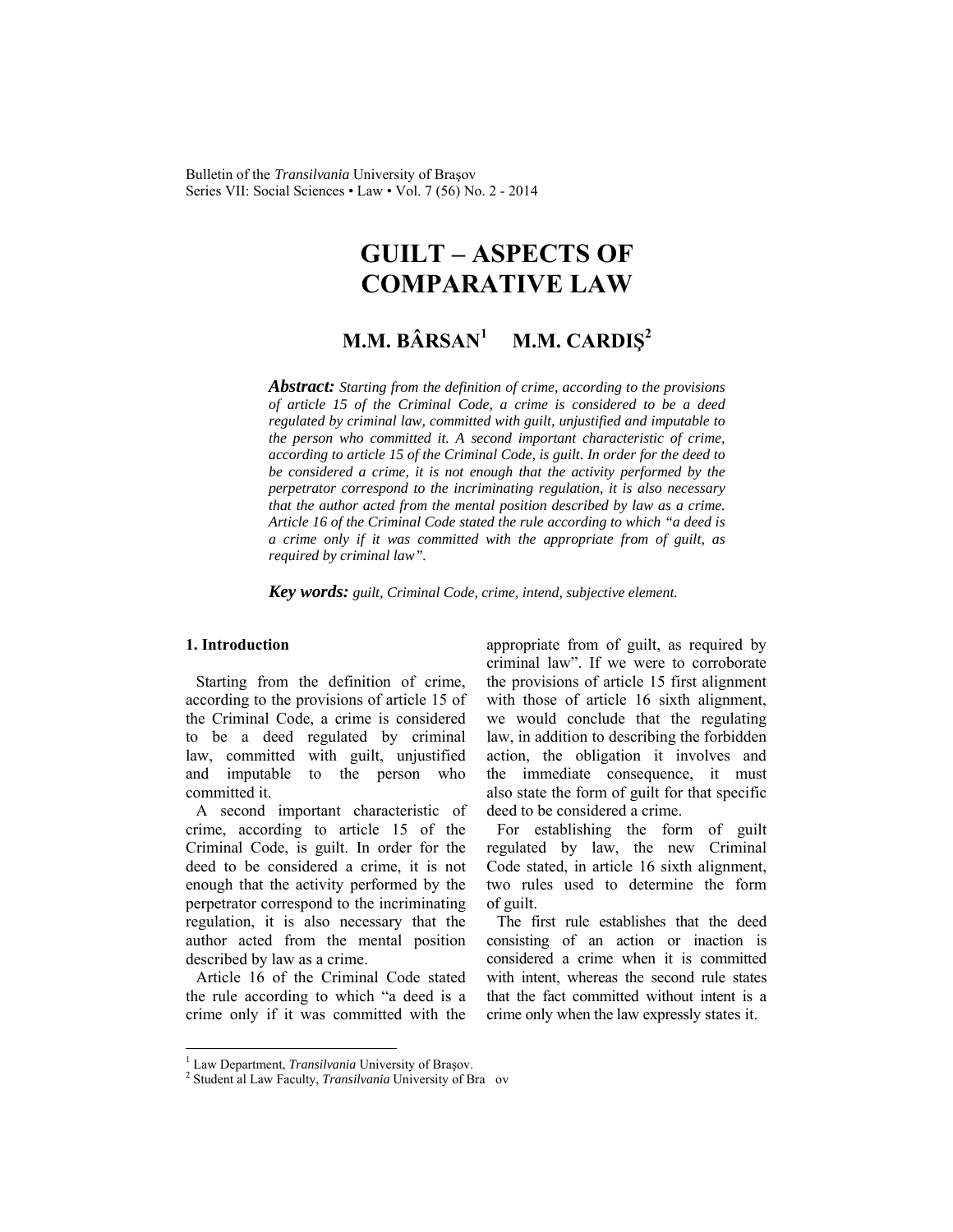In regard to guilt as an element of crime which can manifest in different forms, we must state that this institution is very important as the deed will not be considered a crime if it was not committed with the appropriate form of guilt as stated by law.

This is owed partly to one of the characteristics of crime, in general, that is the specific type of the deed.

In the following section, we will try to point out different aspects and characteristics of guilt, as well as its forms of manifestation, in Romanian law as well as in other European states' law.

## **2. Guilt - a condition for the existence of crime; a subjective element of crime**

Guilt, as an element of the subjective side, represents the mental attitude of the perpetrator in regard to the deed and its consequences, an attitude which is expressed in the form required by law for that type of crime.

In specialized literature it was underlined that we must distinguish between guilt as an essential trait, a condition for the very existence of crime and guilt as a subjective element of crime. Guilt as an essential trait of crime exists whenever we are in the presence of any form of guilt as stated by article 16 of the Criminal Code.

Guilt as a subjective element of crime exists only when the material element of the crime was committed with the form of guilt required by law.

Thus, it is possible that there is guilt as an essential trait of crime, without there being guilt as a subjective element (in case of trespassing, a crime regulated by article 224 of the Criminal Code, it is required that the perpetrator acts with intent; if he commits the deed without intent, there will be guilt as an essential trait, but not as a subjective element of the crime, thus the deed will generate no criminal liability).

It is also possible for guilt to exist as an element of the content of crime, without guilt existing as an essential trait of crime (for example, self defence, the state of necessity).

According to Romanian criminal law, there are two factors inherent to the mental state of a person: conscience or the intellectual factor and will or the volitional factor which are intertwined and closely connected.

The intellectual factor assumes the full representation of the content, sense and acknowledged and accepted consequence, as well as the foreseeable development of the deed.

The volitional factor is the mental element which propels and commends the physical energy, thus assuming the transition from the manifestation of conscience to the manifestation of will through which the subject mobilises his energies in order to achieve the goal he desires.

Guilt expresses a certain dangerous mental attitude of the perpetrator in regard to the deed and its consequences.

By studying the provisions of article 16 second alignment of the Criminal Code, we can see that guilt can manifest under the following forms: intent, fault and overridden intention.

The new Criminal Code does not define guilt, but only its forms and means.

According to the provisions of this text, guilt can be defined as the mental attitude of a person who acted on his own will by committing a deed regulated by criminal law and by having had the representation of the result it might produce and having had accepted and desired that result or wrongfully thought that the result might not occur or believed that the result might not occur even if he should have foreseen it.

As an essential trait of a crime, guilt exists every time we are in the presence of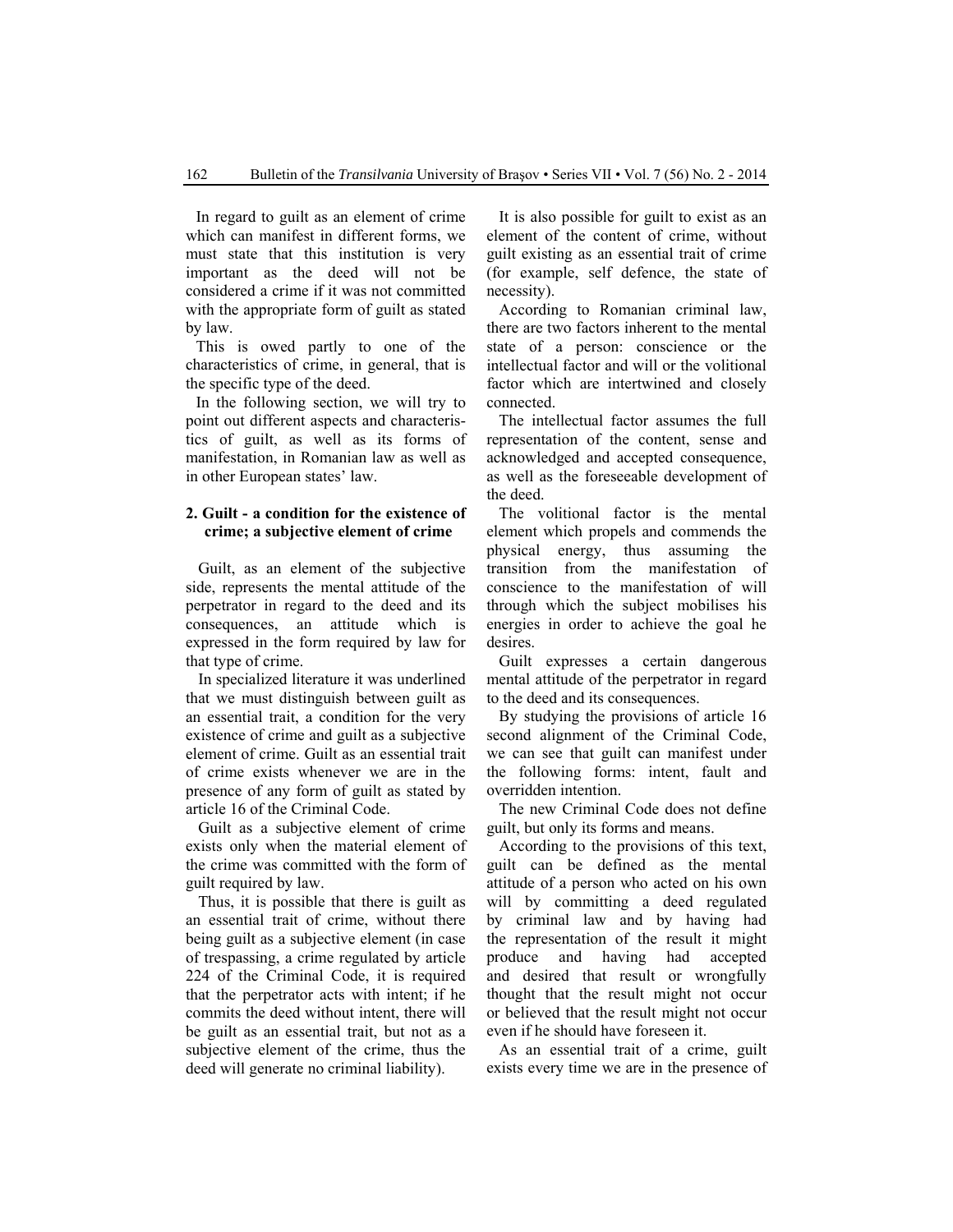guilt in any of its forms; on the other hand, for the existence of guilt as a subjective element of a certain type of crime, there must be a realization of all the comprising elements of crime (the action, the immediate consequence and the causality link).

As a result, there can be guilt as an essential trait of a crime, but not as a subjective element of the incriminated deed.

According to an unanimously accepted point of view, the notion of subjective element refers to the mental attitude of the agent in regard to the deed he committed and the consequences it produced, an attitude which should manifest under the form of guilt (intent, fault or overridden intent) in order for the deed to be classified as a crime, according to the legal provisions.

In theory, guilt has a very similar understanding to that attributed by the psychological theory (which dominates our criminal thinking) as it was claimed that it expresses a contrary report between the will of the agent and the will of the lawmaker, or otherwise said, it expresses "the reprehensible character" of the agent's attitude in regard to the social values protected by criminal law.

There is, however, some controversy regarding the significance of the "subjective element".

Although guilt - which is "an essential trait" of any crime - can and must be established in the form and result of crimes, what is specific to the latter is the fact that guilt no longer depletes the comprising content of the crime, because in this case it becomes necessary to prove the existence of a causality link between the deed committed with guilt and the wrongful result.

The demand of establishing the specific existence of an identical result with the one described in the legal model ("typical result") brings about the demand of proving there is a causality link between the action (inaction) of the agent and the "typical result", a link which must be appreciated from two different points of view: on the one hand, from an objective point of view, ex post, in regard to general laws of becoming and, on the other hand, from a subjective point of view in regard to the human capacity of foreseeing the typical (illicit) result.

What is essential to the existence of the subjective element is not effective knowledge, but the knowable character of the circumstances in which the action (inaction) became effective for the illicit result; the predictable character of this result is established accordingly.

The knowable and the predictable character are the fundamental structures which define the subjective element.

Unlike the Romanian lawmaker, the German lawmaker offers no legal *stricto sensu* definition of crime, nor does he describe the traits of this definition in one specific group.

However, we notice that the Criminal Code offers a definition of the deed committed without right, in the sense of criminal law, thus "it is considered to be a deed committed without right only that which comprises the content stated by the regulating law"( article 11, alignment (1), point 5 German Criminal Code).

The German lawmaker refers only to the regulation of the deed in criminal law, but makes no remark about guilt as a characteristic of crime.

Given all these, German doctrine thought that we must distinguish between the deed committed without right and crime, as they have distinctive features.

Thus, crime was defined as the "deed which comprises the content of an action regulated by criminal law, committed without right and with guilt"[2].

The difference comes from the fact that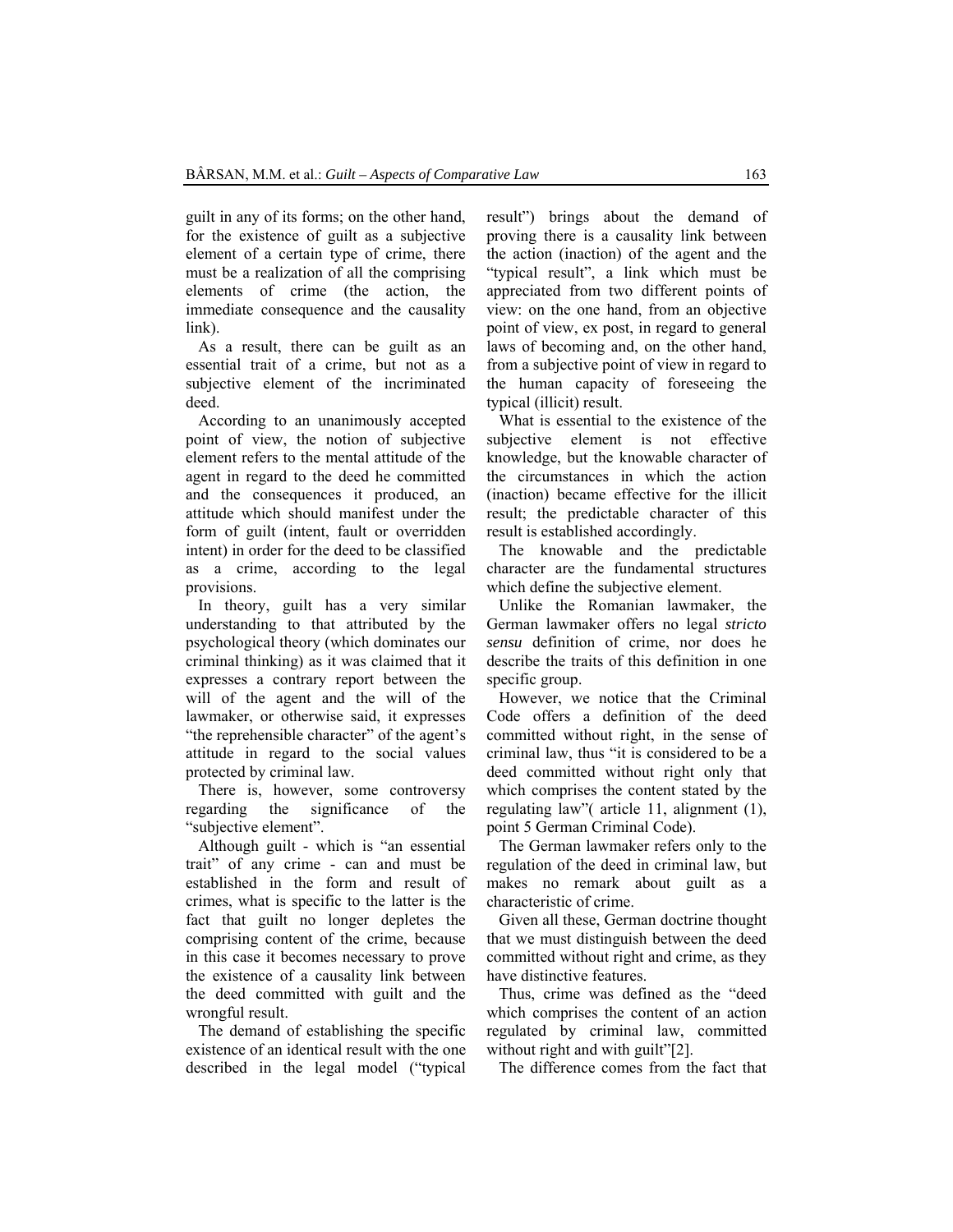guilt is an element of the crime, whereas, in the current regulation, the deed committed without right is not necessarily performed with guilt.

In German criminal law, guilt is an element characteristic to the deed committed with intent, without right and regulated by criminal law, as it is also a subjective element in regard to "the means by which the deed will be attributed to the person who is believed to have committed it"[2].

Much like the German lawmaker, the French one uses the same characteristics, by not grouping the traits of crime. As a resemblance to the Romanian Criminal Code in regard to the characteristics of crime, we may notice the attribution of the deed to the culprit.

Thus, the French lawmaker states in article 121-1 that "a person is criminally liable only for his own deed", in article 121-3 "there is no crime or offence committed without intent".

The French lawmaker makes no distinction between crimes and offences. Usually, crimes are deeds with a significant degree of social danger, whereas offences are those with a lower degree of danger.

As we can easily notice, there is an important distinction between crimes and offences examining the regulations of the special part of the French Criminal Code, we can conclude that all crimes and some offences are committed with guilt. We must also point out that by the phrasing used, guilt is assimilated to intent, as a general rule.

If in German and French law, we can't find guilt as a trait of crime or even described in a distinctive legal provision, Italian law is somewhat closer to the Romanian one from this point of view.

In the Italian Criminal Code we will find guilt regulated in a distinctive provision, but not as a trait of crime, but named "the

psychological element of crime" as regulated by article 43.

The lawmaker makes a clear distinction between the subjective and objective side of the crime. Furthermore, we must also mention that, in article 42 second alignment, the Italian Criminal code states that "no one can be punished for a deed regulated by criminal law unless the deed was committed with intent, except for the cases in which the law clearly regulates the deed committed without guilt or with overridden guilt".

As a similarity with the French Criminal Code, we notice that the general rule is that intent is a form of manifestation of guilt but, unlike the German and the French code, overridden intention is clearly regulated.

The Italian doctrine was preoccupied with defining guilt *stricto sensu*; therefore, guilt was defined as "the main condition based on which a deed can be attributed to its author" [1].

This definition arose from the need to elaborate a unified definition of guilt with or without intent.

The same authors mention the following about guilt "based on the regulation of guilt, there is no real possibility of accusing a person of committing a crime unless that person has the ability to understand or the wish to commit a crime as regulated by criminal law" [1].

To conclude, we might state that, although guilt is not necessarily an element of crime or an important condition for its existence, most times it can be deduced by interpreting the circumstances of a crime.

Furthermore, without guilt as a subjective factor, we can't talk about a crime.

We must also keep in mind that, in spite of a strict regulation or a rich doctrine in regard to guilt, it will always have to be determined *in concreto* in each specific case.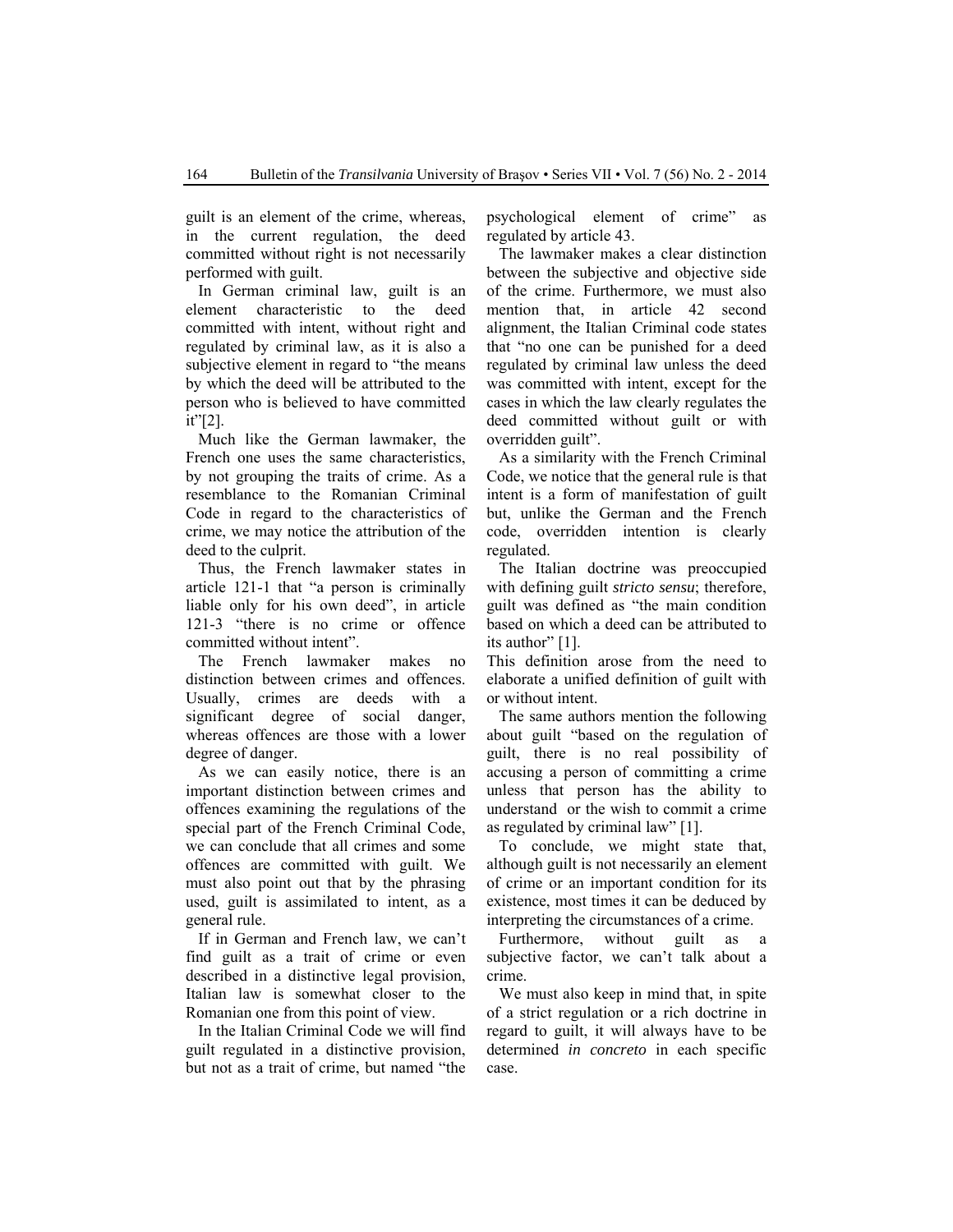#### **3. Forms of guilt**

From the provisions of article 16 second alignment of the Criminal Code, we can conclude that guilt can be present under the following forms: intent, fault, overridden intention.

From the legal definition of intent, we can see that it can exist in two forms: direct intent and indirect intent.

According to the provisions of article 16, third alignment, we can state that the perpetrator commits the deed with direct intent when he foresees the result of his action, wishes to produce such a result (for example, in legal practice it can be proven rather easily in most cases that the perpetrator has foreseen the result of his action and actually wished for it to produce that certain consequence.

There is no doubt that the perpetrator wished to kill his victim by stabbing it multiple times in essential parts of the body).

According to the provisions of article 16 third alignment, we are in the presence of indirect intent when the perpetrator foresees the result of his action and, although he does not wish for that result to happen, he accepts the possibility of it happening.

In case of this form of intent, the intellectual factor is specific by the fact that the perpetrator has a representation of at least two results: one that he wishes for and can or cannot be regulated by criminal law and one regulated by criminal law which he does not wish to produce, but he accepts the fact that the result might be produced as a consequence of his actions.

Such an example is found in judicial practice, when it was ruled that there is manslaughter when the culprit, as a result of the repeated urges of the victim to stop the car and subsequent threats to jump out of the moving car, refused to stop the car and accelerated in spite of the victim's protests, determining him/her to jump out of the car and causing the death of the victim.

From the provisions of article 16 fourth alignment we can see that the deed is committed with simple fault when the perpetrator foresees the result of his actions but does not accept it, recklessly thinking that it might not be produced (such an example is the deed of the driver who, knowing that there are some problems with the breaking system of the car and thus he might a produce a serious car crash, still decides to drive based on his skills as a driver, thus thinking he will be able to avoid an accident; the accident happens and causes the death of a pedestrian) or by neglect when the perpetrator does not foresee the result of his actions, although he could have and should have foreseen it (such an example is the culprit who accidentally injures a drunk person who was sleeping on the side of the road, although, provided he paid more attention, he could have avoided the accident).

Article 16 fifth alignment of the Criminal Code regulates overridden intention, which exists when the deed, consisting of an action or inaction committed with intent, produces a much more serious result owed to the negligence of the perpetrator.

Judicial practice lists as an example of deadly bodily harm the deed of the culprit who had hit the victim whom he merely intended to injure, in an area of the skull which caused massive bleeding and the subsequent death of the victim, a result far more serious than the one the culprit should and could have foreseen.

While the Romanian Criminal Code clearly states the forms of guilt, the German Criminal Code does not provide such details. The only reference is found in the law regarding indirect intention.

Thus, in article 11 second alignment of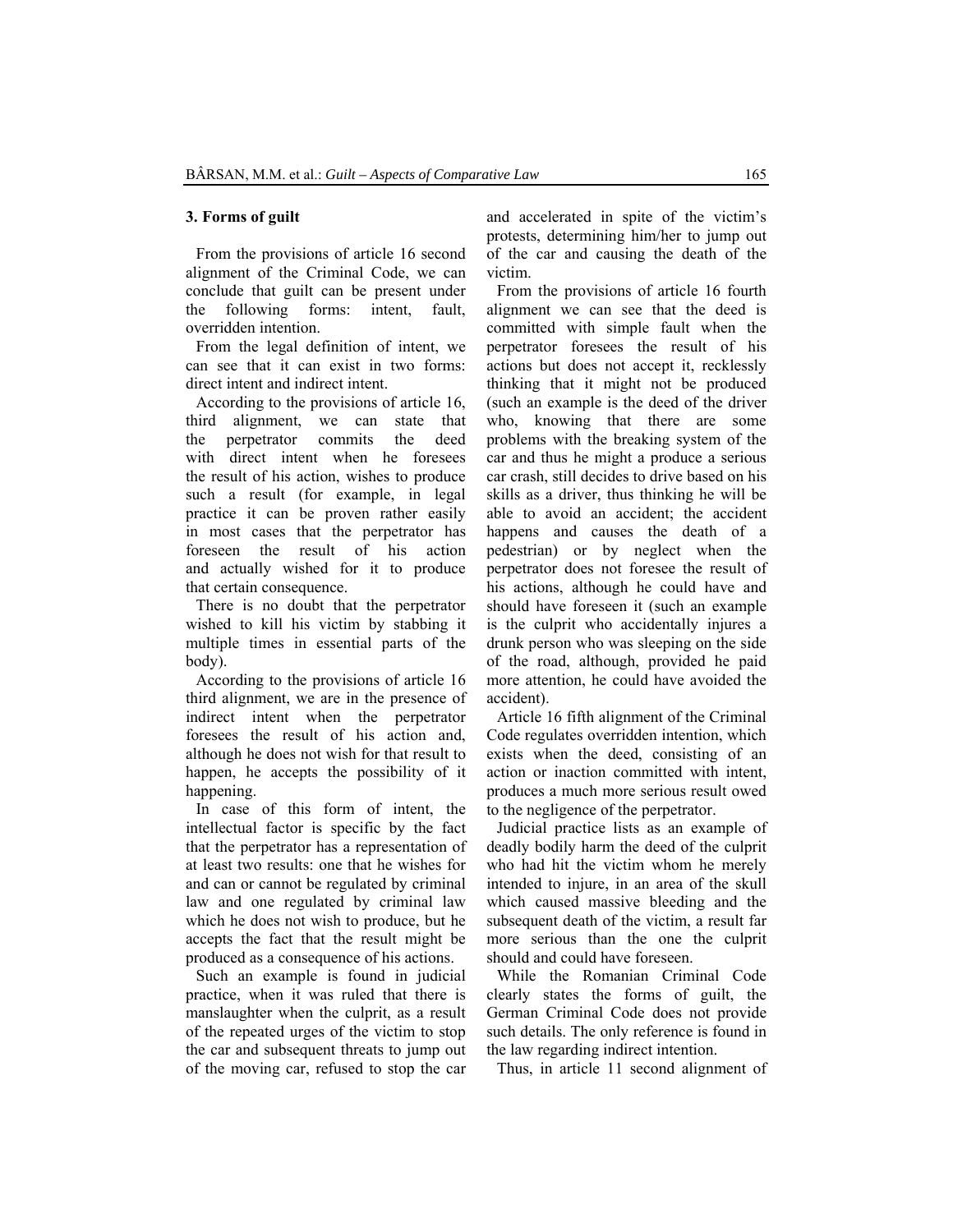the German Criminal Code it is stated that "the present law incriminates the deed which comprises the present regulation, but as form of guilt states overridden intention, as the perpetrator although did not act in order to achieve that certain result, he acknowledged the possibility of the effect his deed might produce".

We must also notice that the current legal definition is quite similar to that of the Romanian Criminal Code [article 16, alignment (3), letter b)].

As a consequence we can deduce that direct intention as a form of manifestation of guilt is presumed by relating this assumption to the German lawmaker, as the direct intent will be established specifically for each case.

It is the doctrine that provided a definition of direct intent based on its traits, claiming that "the person who acts voluntarily and knows the results of his actions and the deed he commits comprises the legal elements of a crime, then he acts with direct intention" [2].

Starting from this definition we must state that in order to establish guilt, the person must have acted on his own will, without constraint and being aware of his actions.

If the perpetrator has no representation of his deed, we will be talking about a deed committed without intent, thus not a crime, but a deed committed without right.

As for the crimes committed without guilt, the German criminal law does not define them in its general part; however, article 15 strictly regulates that "only the deed committed with intent will be punished, except for the cases in which the law incriminates the deed committed without intent".

In the special part of the German Criminal Code, the possibility of establishing whether a deed qualifies as a crime if committed without intent is strictly regulated.

As for the forms of manifestation of fault, although the law has not expressly regulated "neglect" or "imprudence", it was appreciated that "fault is a special type of manifestation of a behaviour which can be considered criminal, in regard to both crimes and deeds committed without right"[2].

Given all these characteristics of fault, we can state that it can manifest under multiple forms, which should be considered according to the specifics of each case.

In regard to the provisions of the French Criminal Code, these are quite similar to those of the German Criminal Code, as there is no legal list of the forms of guilt. Given all these, by interpreting, we can distinguish the form of intent and the form of guilt.

Thus, in article 121-3, the first alignment it is stated that "there is no crime or offence committed without intent"; the third alignment of the same article states that "in the specific cases regulated by law, the deed which comprises the legal content of a crime will be considered an offence if it was committed by negligence, imprudence or by disrespecting an obligation to be cautious or maintain a certain level of security stated by law or the specific regulations for that certain activity on condition that the culprit did not fulfill his duties, keeping in mind the specifics of each activity as well as the available means and his competence".

As a result, we can state that fault, as a form of manifestation of guilt is regulated by the French lawmaker in a wider manner as opposed to the Romanian and the German lawmaker.

Thus, we can distinguish between fault by negligence and fault by imprudence, as classical forms of manifestation of guilt, but also another form, fault by disrespecting an obligation resulted from the activity of the perpetrator.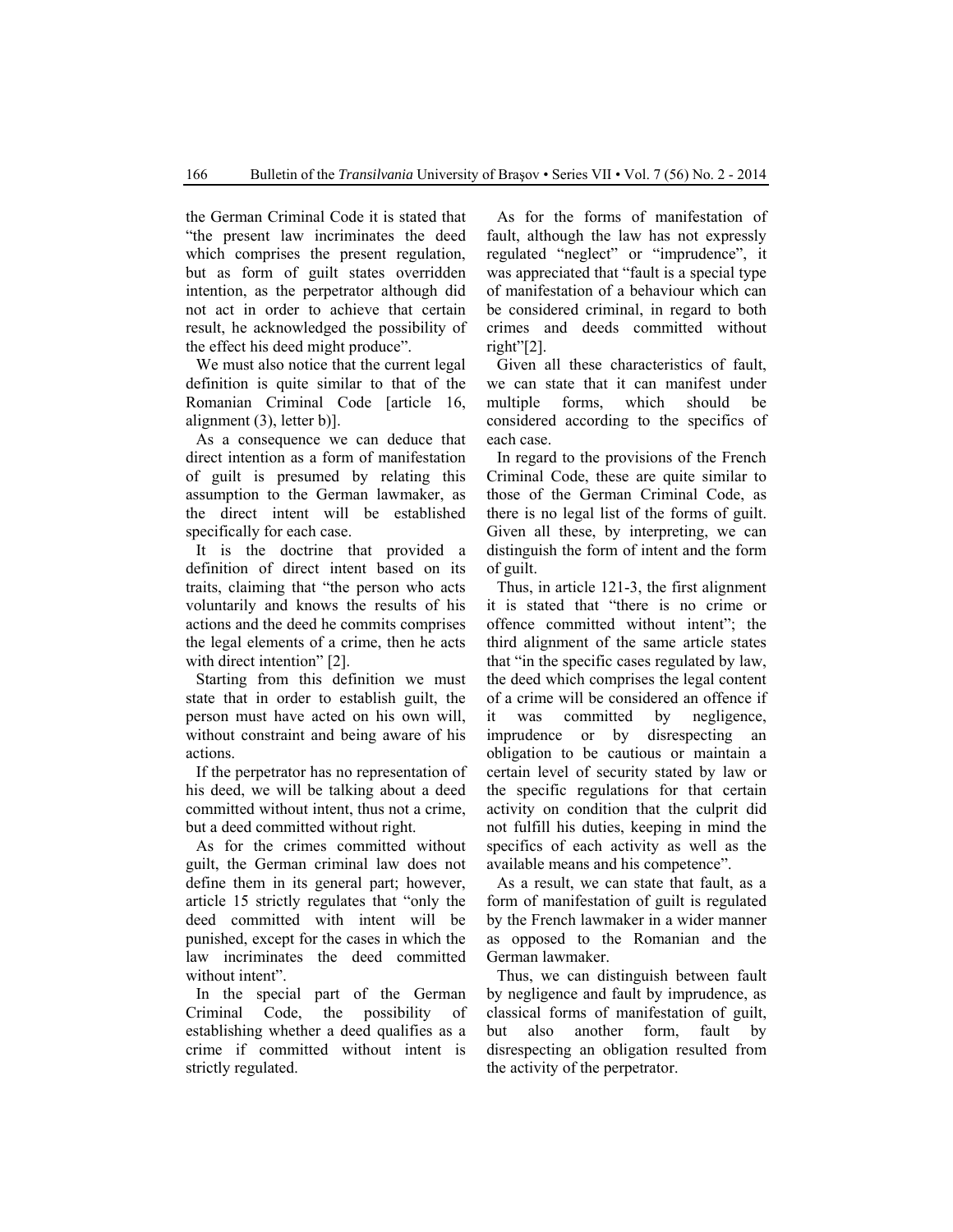In regard to guilt with intent, the lawmaker makes no distinction between direct and indirect intention, as it must be appreciated keeping in mind the specifics of each case, the severity of the deed and the person of the perpetrator.

As for the regulation in criminal law, Italian law is the closest to Romanian law, as the Italian Criminal Code expressly regulates intent, fault and overridden intent.

Thus, article 43 clearly states that "a crime is committed with intent when the dangerous deed is a result of an action or inaction of the perpetrator and the result it produces is wanted and accepted by the perpetrator".

Starting from this regulation, we might observe that intent, as described by the Italian lawmaker, is similar to direct intent regulated in the Romanian Criminal Code.

The deed will be committed with overridden intention when "the result of the dangerous action or inaction is much more serious than the one predicted by the perpetrator".

In this case, there is no significant difference between the Italian and the Romanian Criminal Code.

In regard to fault, the legal description provided by the Italian lawmaker is quite similar to that provided by the French lawmaker.

Thus, a deed is considered to be committed without intent "if the dangerous deed produces a result which, although was foreseeable by the perpetrator, is not wanted and it occurs as a result of negligence, lack of attention or experience or as a result of not respecting the laws, rules, orders or regulations of social conduct".

As for the third type of manifestation of guilt, stated both in Italian and French law, namely disregarding a legal provision or a rule of conduct, we must notice that, although we can't find it in

the Romanian criminal law, it shows some resemblance to the provisions regarding civil liability.

In article 1349 first alignment of the Civil Code, the Romanian lawmaker states that "any person has the duty to respect rules of conduct which are imposed by law and not impair the legitimate rights and obligations of another person by its actions"; furthermore, the second alignment states that "the person who disregards this duty with intent, is liable for all the prejudice he has causes and will be obliged to make up for it".

Given all these, although there are certain similarities between regulations, the main difference is given by the fact that this type of guilt is found only in civil law, not in criminal law where the Romanian lawmaker makes no distinction between crimes, offences and contraventions, or crimes and offences, as do the French and Italian lawmakers.

Based on the facts listed above, we can state that guilt is usually regulated as intent or fault.

However, classifying intent as direct or indirect or fault as coming from negligence or imprudence is not a common trait of the laws we have analyzed, as is overridden intention, a form of manifestation of guilt which is not strictly defined in all cases.

## **4. Conclusions**

Knowing the forms of guilt is extremely necessary, based on certain principles. Based on these principles, there is no criminal liability if no wrongful deed was committed, as liability derives from disregarding a regulation of the law.

Regardless of the form in which it occurs, guilt is found in all laws.

From this point of view, based on the laws that we have analyzed, we must notice that the Romanian lawmaker was the strictest, providing each form